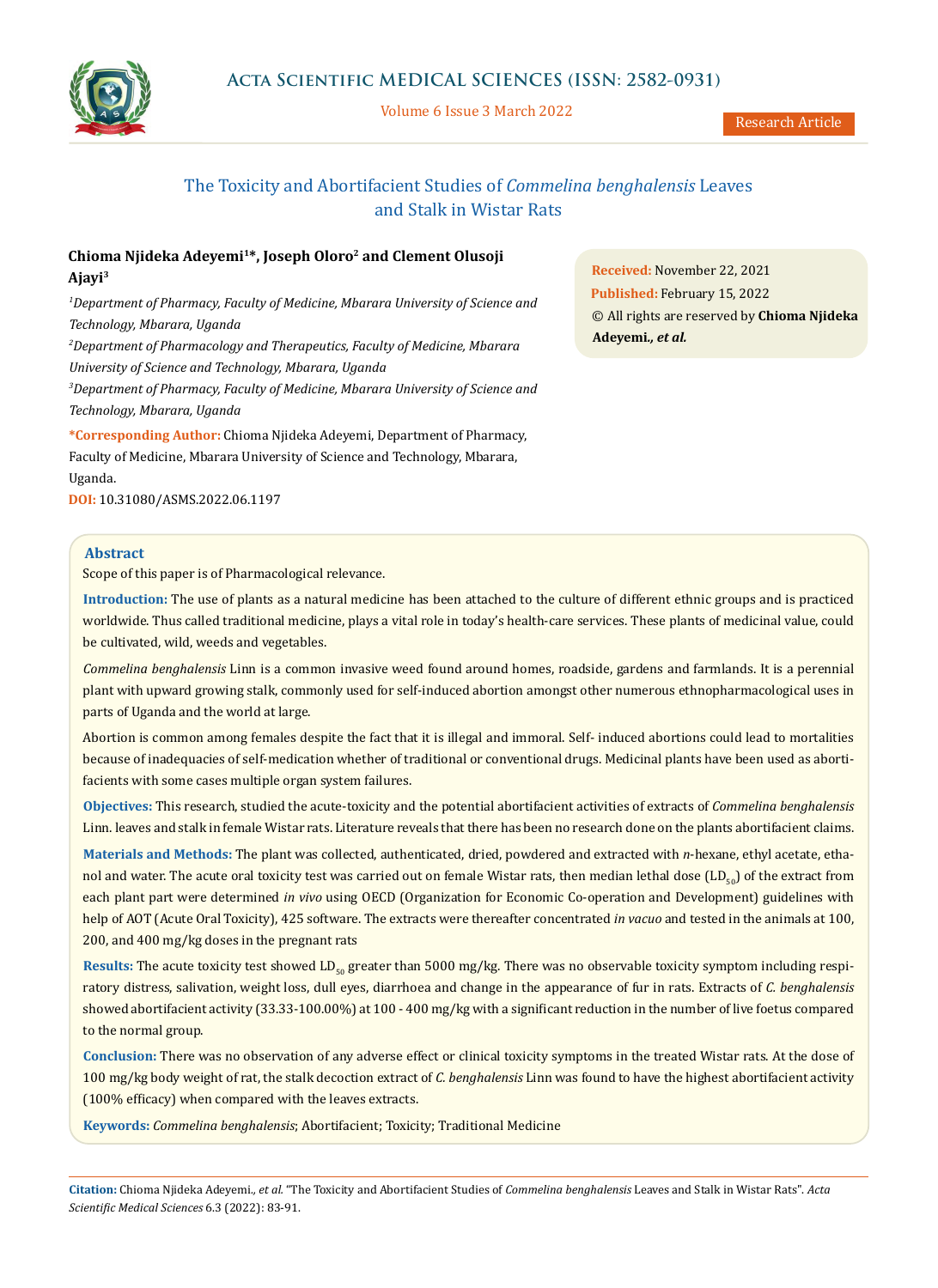#### **Abbreviations**

HIV/AIDS; OECD; AOT;  $LD_{50}$ ; UNCST; FDA

### **Background**

The use of medicinal plants as preventives, supplements or curative, has been a long time practice and the trend in the world, Africa and Uganda [1]. Many have turned to traditional medicine due to affordability, accessibility, availability and inherent trust in this method [2]. They serve as alternative, reachable, low-cost treatment that is considered to be safe and without harmful effects due to its 'natural' nature  $\lceil 3 \rceil$ . Modern medicines seem not to have given all the answers to prevailing health challenges such as HIV/AIDS, cancer, allergies, pains, flu and unwanted pregnancies  $[4]$ . A sizable portion of the population in developing countries, particularly those living in rural and forested regions, relies on traditional medicine for basic health care  $[5]$ . Thus, the use of indigenous herbal medicine is imbedded in their culture and is the predominant form of treatment, as cited by JU., *et al*. 2019;18:1-21.

 Abortion is a wide practice in society, urban and rural areas where access to hospitals is limited and Uganda has a high demand, despite its being illegal and immoral  $[6]$ . Therefore, self-induced abortions are practiced and lead to the death of some women with untreated complications [7]. Some cases of ingested abortifacient herbs have been reported for multiple organ system failures  $[8]$ . Numerous natural products have been used as an abortifacient, each with its efficacy and adverse effects  $[9,10]$ . In reproductive health, plant toxicity affects libido, fertilization, placentation, embryo-foetal survival [11].

Abortifacient pills like mifepristone and misoprostol are costly and have numerous side effects including heavy bleeding, vomiting, dizziness, abdominal cramps and pains  $[19]$ . In contrast, the medicinal plants used for abortion, such as; *Mormodica charantia, Anona reticulata* and *Areca catechu* are thought to cost less and have fewer side effects [12,13].

*Commelina Benghalensis* Linn., also known as Wandering Jew, Blue Commelina, Venus' bath, Benghal dayflower, tropical spiderworts, commeline, comme'line, [French] and Etiija in western Uganda, is a member of the Commelinaceae family that grows across tropical Africa, Asia, Madagascar, and the Mascarene islands [14]. *Commelina Benghalensis* Linn. mucilaginous's leaves, particularly the young leaves, are cooked and consumed in areas of West Africa, East Africa [Kenya, Uganda, Tanzania, Ethiopia, and Sudan], Indonesia, the Philippines, and India [15]. In Uganda, the Bagandans use it to treat cancer, the Kasese people utilize the seeds to make tea to aid in labour and postpartum management [16] and the Bushenyi people use the stem to perform abortions [17]. In some other parts of Uganda, Sudan and east Africa, pregnant goats and calves are restricted from eating *C. benghalensis* Linn to avoid undesired abortions [18].

*C. benghalensis* Linn has been reported for its folkloric medicinal use as an abortifacient and many other uses [19].

*C. benghalensis* Linn is commonly distributed along roadsides, fields, in waste grounds, and in-home gardens and is noted as a very serious weed on farms, an aggressive invasive weed, therefore having no fear for genetic erosion [20].

Abortion is a matter of concern in several societies. The global yearly rate of abortion is 35 per 1000 women for married women and 26 per 1000 women for unmarried women between 2010 and 2020 [21,22]. The sub-Saharan Africa, has also experienced a high rate of treatment for medical complications resulting from unsafe pregnancy termination  $[23]$ . The availability of mifepristone in combination with misoprostol for medical abortion has increased its usage as an alternative to surgical abortion for early pregnancy termination [24]. The Food and Drug Administration [FDA] of the United States has authorized this combination of medicines for use at home during the first ten weeks of pregnancy  $[25]$ . Most women feel medical abortion provides more autonomy than surgical abortion, is more convenient, protects privacy, and has fewer adverse effects than surgery [26]. Despite its superior efficacy and safety, prior research has indicated that the medication may still result in incomplete abortion, with a full successful expulsion rate of 92.3 percent for 64-70 days of pregnancy and 86.7 percent for 71-77 days of pregnancy [27].

Previously, several studies have separately established the toxicity effects of *C. benghalensis* L. plant in rat models at limit doses of 2000 mg/kg, *C. benghalensis* L. leaves extract was shown to be non-toxic [28]. To our knowledge, no prior ethnopharmaceutical investigation has been undertaken to confirm *C. benghalensis*'s traditional claims about its abortifacient action and toxicity at 5000 mg/kg limit dose.

**Citation:** Chioma Njideka Adeyemi*., et al.* "The Toxicity and Abortifacient Studies of *Commelina benghalensis* Leaves and Stalk in Wistar Rats". *Acta Scientific Medical Sciences* 6.3 (2022): 83-91.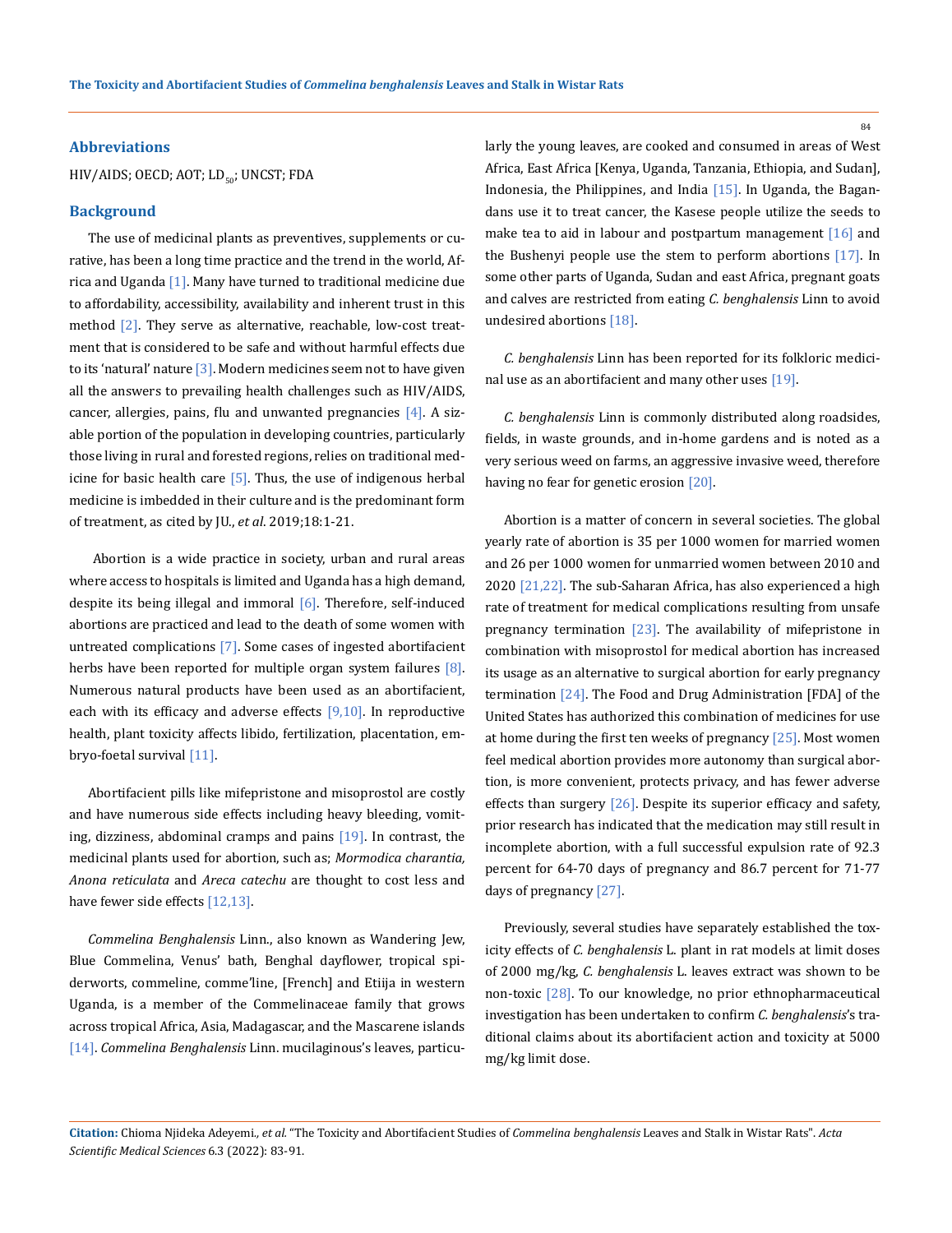#### **Materials and Methods**

The materials and equipment used for this experimental procedure included female wistar rats, *Commelina benghalensis* leaves and stalk, Misoprostol tablets (200 mcg), intragastric cannulas,distilled water, Extraction reagents of analytical grade, glassware, surgical blades, Vacuum pump filter, analytical balance, animal cages and frigde.

#### **Aim**

This research, studied the acute-toxicity and the potential abortifacient activities of extracts of *Commelina benghalensis* Linn. leaves and stalk in female Wistar rats.

#### **Study design**

The study was a Laboratory-based experimental design.

# **Study site the study was conducted at the pharmaceutical chemistry laboratory and animal research**

Facilities of the Mbarara University of Science and Technology, situated along Kabale Road, Mbarara, Uganda.

#### **Plant collection**

*Commelina benghalensis* was collected in February, 2020 from an identified site, where the plant of interest grows as weeds in gardens, in Katete village (1° 41' 22.1100'' N, 31° 42' 40.5756'' E), (near Kampala settlement), Nyamitanga division, Mbarara district, Western Uganda. The *Commelina benghalensis* plant collected was identified and authenticated by Dr. Olet Eunice (taxonomist), Department of Botany, Faculty of Science, Mbarara University of Science and Technology, Mbarara, Uganda. Plant collection voucher number is Chioma N Adeyemi #001.

After collection, the plant was washed with running water to remove soil particles, leaves were plucked out from the stalk and dried at room temperature, powdered and then stored in glass container until used for extraction.

#### **Chemicals and reagent**

All chemicals and reagents were of analytical grade, bought from Sigma Aldrich branch office, Kampala. Halothane anaesthesia, Misoprostol tablets.

#### **Preparation of the extract**

The leaf and stalk parts were extracted using 70% ethanol respectively. The extraction was carried out at room temperature for four days with daily agitation. The homogenate was collected after being filtered using Whatman No. 1 paper; the ethanol was extracted using a rotary evaporator operating at decreased pres- $\rm{sure}$ ,  $\rm{25^\circ C}$ , and  $\rm{115}$  rpm. The extract was then lyophilized and kept at -20 °C in amber bottles. The percentage yield of the extract from each of the parts was determined by measuring the recovered volume from the weight of each part.

% yield= $(x/y)$  \* 100 Where x is the weight of the total extract and y is that of the plant part.

The dried ethanolic (crude) extracts of both leaves and stalk were further partition in hexane, ethyl acetate to get the polar, intermediate polar and the aqueous extracts. The infusion extraction of leaves and decoction extraction of the stalk were carried out respectively. The aqueous extracts had the highest yield of 74.68% for the stalk extract and 77.03% for the leaves extract, followed by 23.93% for the stalk decoction extract, while 0.3% for the ethyl acetate stalk extract, was the lowest yield. Percentage yield is useful for the selection of solvent that gives the highest yield of the desired extract.

## **Biological study**

### **Animal care**

Healthy matured White Wistar rats of both sexes weighing 100- 250g were purchased age of 8 weeks, from the Animal Facility laboratory of Mbarara University of Science and Technology. The animals were housed under a 12-hour light/dark cycle with free access to water and were fed with commercial animal feed pellets and clean drinking water *ad libitum*. They were acclimatized for two weeks prior to the assay. The "Principles of laboratory animal care" [29], (National Institute of Health Publication No. 85 - 23, revised 1996; 2011) was followed and permission/approval of an Ethical Board the university was obtained.

## **Method for acute toxicity study**

**Acute oral toxicity effect of the leaves and stalk extracts of** *C. benghalensis* **Linn**

Acute oral toxicity test was carried out on female Wistar rats, then median lethal dose  $(LD_{50})$  of the extract from each plant part were determined *in vivo* using OECD guidelines [30] with help of AOT, 425 software, which gives the confidence intervals. One animal each was dosed with 175 mg/kg and monitored for signs of adverse effects and mortality for 30 minutes, 1, 2, 4, 24 till 48 hours

**Citation:** Chioma Njideka Adeyemi*., et al.* "The Toxicity and Abortifacient Studies of *Commelina benghalensis* Leaves and Stalk in Wistar Rats". *Acta Scientific Medical Sciences* 6.3 (2022): 83-91.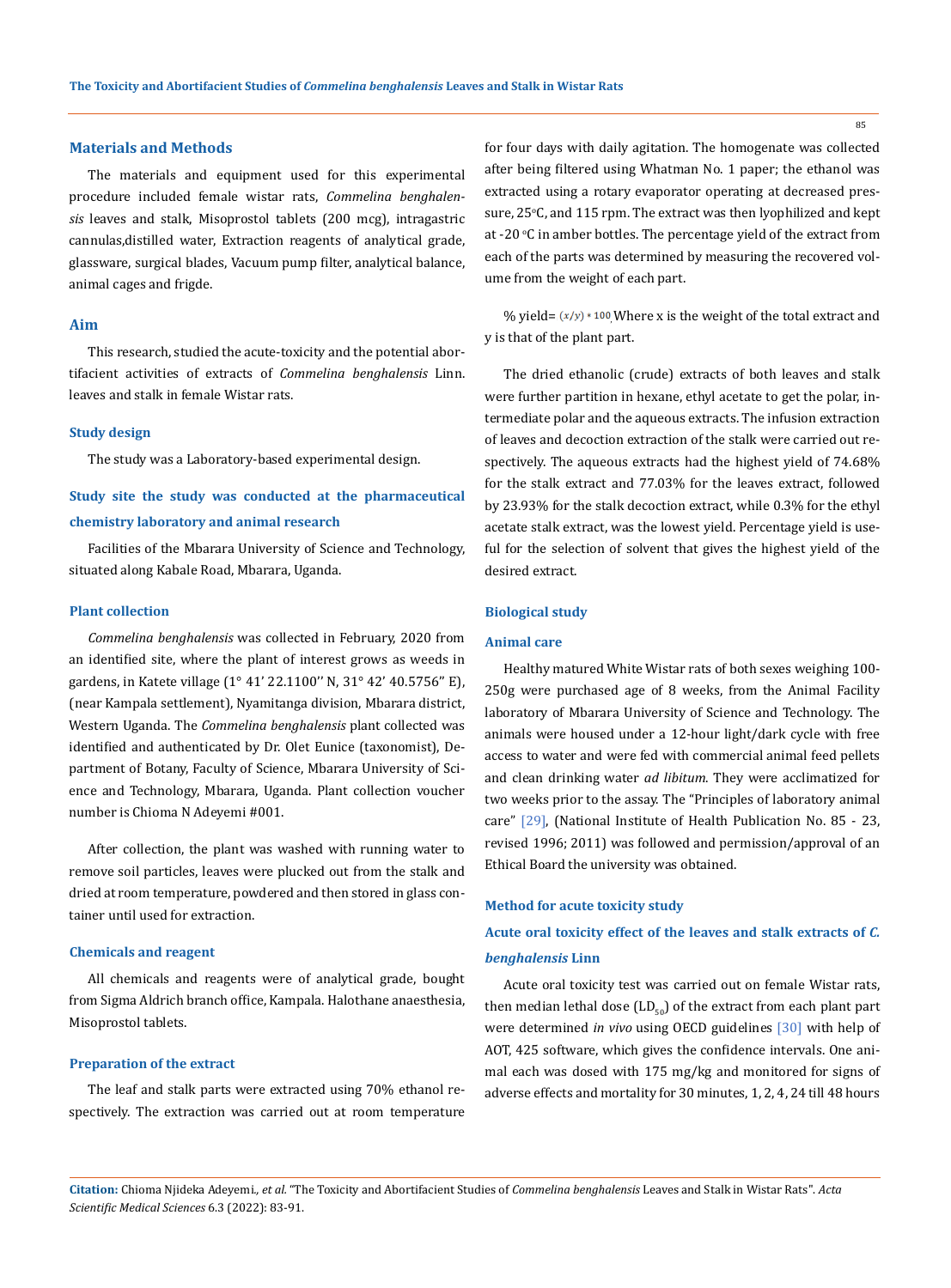and then 14 days. In absence of toxicity signs, the dosing was increased to 550, 1750 and 5000 mg/kg as limit dose. The rats were observed for signs of adverse effects (including loss of weight, scratching, loss of appetite, etc.) and mortality for 14 days.

# **Investigation on the abortifacient activity of the leaves and stalk extracts of** *C. benghalensis* **Linn**

The different doses of extract were tested in female Wistar rats for abortifacient activity using the procedure of Sandiya., *et al*. 2014 [31]. Nine (9) Male and 18 female albino rats (100-250g) were randomly selected and caged in the ratio of 1:2 in the evening of proestrus. On the next day, they were randomly examined for the presence of sperms (Vaginal plug). Pregnancy was confirmed by the presence of thick clumps of spermatozoa in the vaginal smear and the rats were separated to designate the day as day one of pregnancy. Routine affirmation of mating in the rats was done by checking for the copulatory plug or presence of spermatozoa in the vaginal lavage. The pregnant rats were divided into three groups of six animals each. The *C. benghalensis* extract-treated groups, were orally administered with the drug from the  $11<sup>th</sup>$  to  $15<sup>th</sup>$  day of pregnancy at doses of 100, 200 and 400 mg/kg respectively (Gestation period of Wistar rats is 19 days). Likewise, negative control group was administered with distilled water (10 ml/kg), while the positive control was administered with misoprostol (100 mg/kg) respectively. This procedure was carried out with both leaves and stalk extracts of *C. benghalensis* respectively.

At the end of the experiment, the animals were laparotomised under anaesthesia using halothane on the 17<sup>th</sup> day of pregnancy for observation of the full term of the foetuses (44).

The uterine horns were subjected for the examination of the live and dead foetuses, implantation sites of resorptions.

The percentage of abortion was calculated using the formula:

Percentage of abortion  $=\frac{(no. of implantation-noof live fetuses)}{no. of implantations} * 100$ 

## **Data management and analysis**

Data was exported to Graphpad Prism software version 8.0 from Microsoft excel 2010 for analysis. All quantitative data were expressed as mean ± standard error of the mean, while variation in a set of data was analyzed through the one-way ANOVA (Analysis of variance). Analyses of variance and differences among the means were considered statistically significant at 95% confidence limit using post hoc method of Tukey HSD (honestly significant difference).

Abortifacient activities of leaves and stalk extracts of *C. benghalensis* were determined respectively by the percentage number of rats that aborted per treated group and the overall activity of the extracts compared to that of Misoprostol (positive control).

## **Results**

## **Extraction**

The universal solvent ethanol at a concentration of 70% was employed to make the crude extract of *C. Benghalensis* Linn because it is an effective solvent for the extraction of a large number of biologically active plant components. The stalk, in particular, has been recognized by the locals of Bushenyi natives for abortion and in some places, pregnant goats and calves are restricted from eating to prevent undesired abortions. As a result, the study compared the abortifacient activity of *C. Benghalensis* Linn stalk and leaves.

| <b>Plant</b><br>part |             |        |                  | <b>Stalk extracts of C. benghalensis</b> |           | Leaves extracts of C. benghalensis |        |                  |         |          |  |  |
|----------------------|-------------|--------|------------------|------------------------------------------|-----------|------------------------------------|--------|------------------|---------|----------|--|--|
| Extracts             | <b>ETOH</b> | Hexane | Ethyl<br>acetate | Aqueous                                  | Decoction | <b>ETOH</b>                        | Hexane | Ethyl<br>acetate | Aqueous | Infusion |  |  |
| $\%$ w/w             | 11.07       | 0.08   | 0.03             | 74.68                                    | 23.93     | 18.59                              | 0.11   | 0.07             | 77.03   | 17.05    |  |  |

**Table 1:** Results of Percentage yield of extracts of *C. benghalensis* Linn leaf and stalk.

Table 1 showed that the aqueous extracts had the highest yield, followed by the stalk decoction, while the ethyl acetate stalk extract, had the lowest yield. Percentage yield is useful for the selection of solvent that gives the highest yield of the desired extract.

**Citation:** Chioma Njideka Adeyemi*., et al.* "The Toxicity and Abortifacient Studies of *Commelina benghalensis* Leaves and Stalk in Wistar Rats". *Acta Scientific Medical Sciences* 6.3 (2022): 83-91.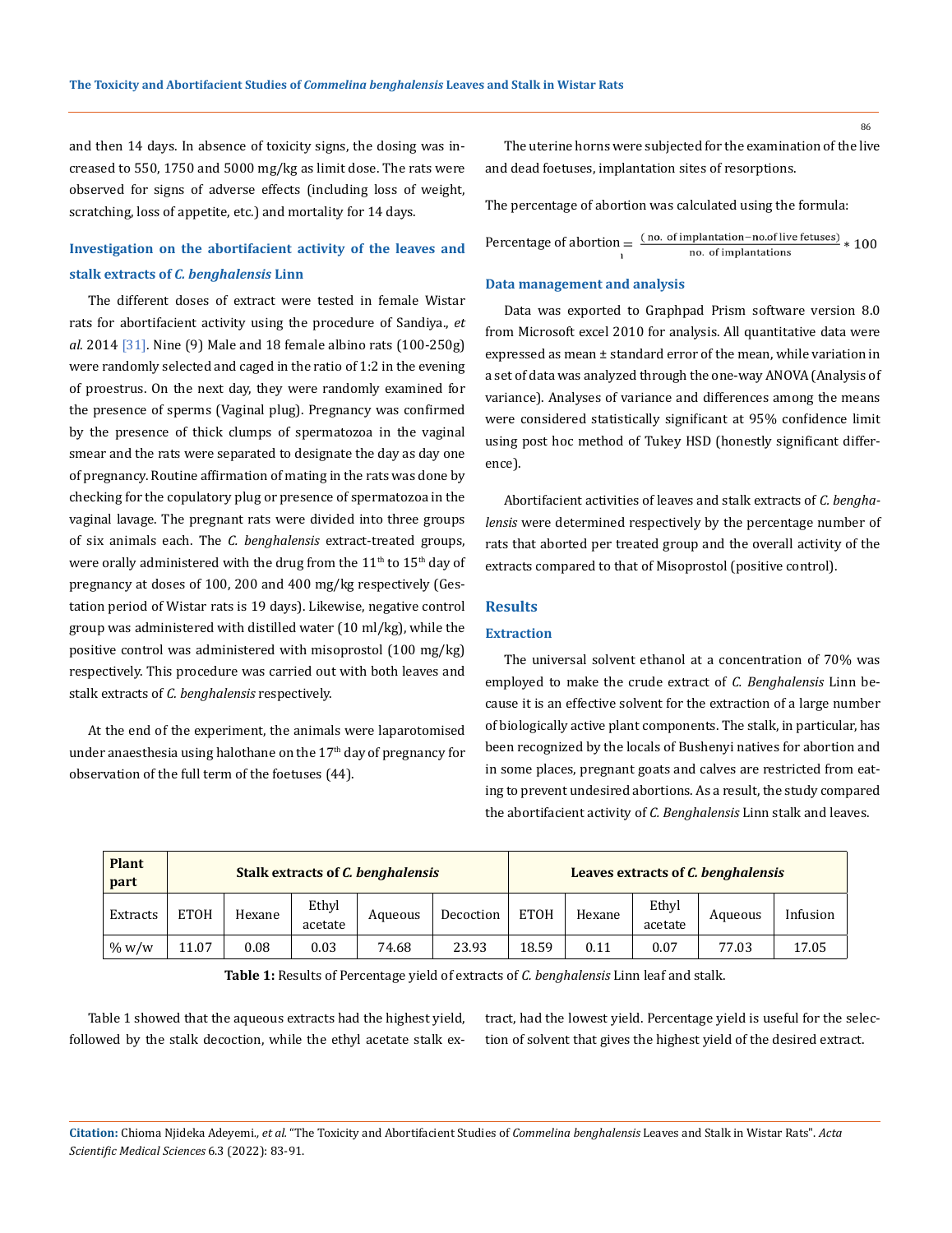| <b>Dose</b><br>mg/kg | <b>Hexane extract</b><br>(wt of rat in g) |     |                    | Ethyl ac. ext.<br>(wt of rat in g) |         |                         | Aq phase. ext.<br>(wt of rat in g) |     |                | <b>LEtoH</b> (Crude)<br>extract<br>(wt of rat in g) |     |                  | <b>Infusion</b><br>ext. (wt of rat in<br><b>g</b> ) |         |                |
|----------------------|-------------------------------------------|-----|--------------------|------------------------------------|---------|-------------------------|------------------------------------|-----|----------------|-----------------------------------------------------|-----|------------------|-----------------------------------------------------|---------|----------------|
|                      | $D_0$                                     | D.  | $D_{1}$ -<br>$D_0$ | $D_0$                              | $D_{1}$ | $D_{\alpha}$ -<br>$D_0$ | $D_0$                              | D.  | $D -$<br>$D_0$ | $D_0$                                               | D.  | $D_{i}$<br>$D_0$ | $D_0$                                               | $D_{1}$ | $D -$<br>$D_0$ |
| 175                  | 203                                       | 220 | 17                 | 201                                | 223     | 22                      | 190                                | 212 | 22             | 250                                                 | 268 | 18               | 234                                                 | 255     | 21             |
| 550                  | 188                                       | 201 | 13                 | 212                                | 234     | 22                      | 240                                | 262 | 22             | 226                                                 | 239 | 13               | 210                                                 | 235     | 25             |
| 1750                 | 203                                       | 225 | 22                 | 212                                | 235     | 23                      | 248                                | 260 | 12             | 248                                                 | 264 | 16               | 250                                                 | 268     | 18             |
| 5000                 | 250                                       | 268 | 18                 | 275                                | 296     | 21                      | 213                                | 230 | 17             | 220                                                 | 243 | 23               | 247                                                 | 268     | 21             |

## **Acute oral toxicity testing results**

**Table 2:** Results of the effect of leaves extracts on the weight of rats after treatment.

 $(D_0=0$ riginal weight of rat in grams,  $D_1=$  Weight of rat in grams after 14 days,  $D_1$ - $D_0=$  Changes in weight of rat in grams and ext. = extract).









| <b>Dose</b><br>mg/kg | <b>Stalk hexane (SH)</b><br>extract<br>(wt of rat in g) |       |                  | Stalk ethyl ac.<br>(Sethyl) ext.<br>(wt of rat in g) |         |                  | <b>Stalk Aq (SA)</b><br>(wt of rat in g) |       |                  | <b>Stalk</b><br>ethanolic<br>(crude)<br>(seth)<br>(wt of rat in g) |       |                  | <b>Stalk</b><br>decoction<br>(SD) (wt of rat<br>in g) |         |                  |
|----------------------|---------------------------------------------------------|-------|------------------|------------------------------------------------------|---------|------------------|------------------------------------------|-------|------------------|--------------------------------------------------------------------|-------|------------------|-------------------------------------------------------|---------|------------------|
|                      | $D_0$                                                   | $D_1$ | $D_1$ -<br>$D_0$ | $D_0$                                                | $D_{1}$ | $D_1$ -<br>$D_0$ | $D_{0}$                                  | $D_1$ | $D_1$ -<br>$D_0$ | $D_0$                                                              | $D_1$ | $D_1$ -<br>$D_0$ | $D_0$                                                 | $D_{1}$ | $D_1$ -<br>$D_0$ |
| 175                  | 170                                                     | 193   | 23               | 110                                                  | 135     | 25               | 174                                      | 198   | 23               | 174                                                                | 198   | 24               | 150                                                   | 174     | 24               |
| 550                  | 243                                                     | 255   | 12               | 119                                                  | 134     | 15               | 194                                      | 217   | 23               | 163                                                                | 186   | 23               | 150                                                   | 162     | 12               |
| 1750                 | 234                                                     | 248   | 14               | 138                                                  | 161     | 23               | 165                                      | 188   | 25               | 164                                                                | 190   | 23               | 169                                                   | 191     | 22               |
| 5000                 | 20                                                      | 228   | 20               | 123                                                  | 138     | 15               | 124                                      | 149   | 25               | 194                                                                | 218   | 24               | 160                                                   | 185     | 25               |

**Table 3:** Results of the effect of stalk extracts on the weight of rats after treatment.

 $(D_0$  = Weight of rat in grams,  $D_1$  = Weight of rat in grams after 14 days,  $D_1$ - $D_0$  = Changes in weight of rat in grams and ext. = extract).

**Citation:** Chioma Njideka Adeyemi*., et al.* "The Toxicity and Abortifacient Studies of *Commelina benghalensis* Leaves and Stalk in Wistar Rats". *Acta Scientific Medical Sciences* 6.3 (2022): 83-91.

87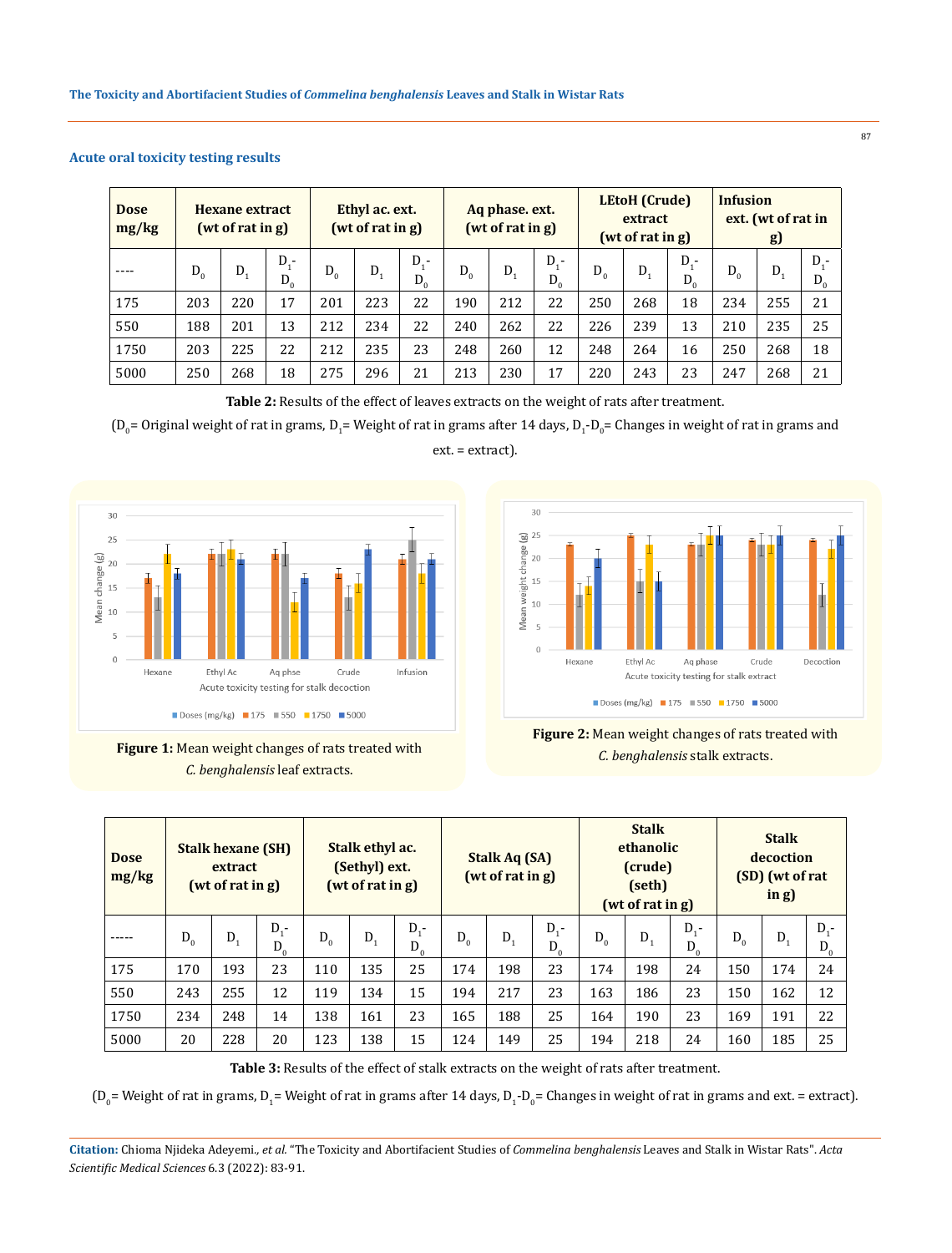| <b>Extracts</b>                             | <b>Dose</b> | <b>Rat Wt</b> | <b>T.</b> foetus | <b>F.</b> remain | <b>F.</b> abort                                              | % Abort                                                        |
|---------------------------------------------|-------------|---------------|------------------|------------------|--------------------------------------------------------------|----------------------------------------------------------------|
|                                             | 100         | 158.94        | 8.33             | $\boldsymbol{0}$ | 8.33                                                         | $100.00 \pm 0.00$ *** (F = 249.0; CI = -111.60 to<br>$-88.39$  |
| <b>Stalk Decoction</b><br>(SD)              | 200         | 154.03        | 8.00             | 0.50             | 7.50                                                         | $93.75 \pm 6.25$ *** (F = 249.0; CI = -105.4 to -82.14)        |
|                                             | 400         | 140.28        | 8.50             | 0                | 8.50                                                         | $100.00 \pm 0.00$ *** (F = 249.00; CI = -111.60 to<br>$-88.39$ |
|                                             | 100         | 152.09        | 8.00             | 0.00             | 8.00                                                         | $100.00 \pm 0.00$ *** (F = 13.60; CI = -146.70 to<br>$-53.30$  |
| Stalk Ethanolic<br>(CRUDE)<br>200<br>(Seth) | 148.24      | 8.00          | 1.33             | 6.67             | $83.33 \pm 16.65***$ (F = 13.60; CI = -130.00 to<br>$-36.63$ |                                                                |
|                                             | 400         | 137.41        | 8.50             | 2.83             | 5.67                                                         | $70.27 \pm 18.81**$ (F = 13.60; CI = -117.00 to<br>$-23.56$    |
|                                             | 100         | 159.44        | 7.67             | 5.00             | 2.67                                                         | $33.33 \pm 21.08***$ (F = 9.08; CI = -146.1 to -33.05)         |
| Leaves Infusion<br>(LI)                     | 200         | 142.90        | 7.67             | 0.83             | 6.83                                                         | $89.58 \pm 10.42$ (F = 9.08; CI = 146.1 to -33.05)             |
|                                             | 400         | 144.70        | 7.50             | 3.00             | 4.50                                                         | $58.52 \pm 19.30$ ns (F = 9.08; CI = -115.1 to -1.984)         |
|                                             | 100         | 121.53        | 7.67             | 1.17             | 6.50                                                         | 82.64a ± 11.61*** (F = 22.06; CI = -119.30 to<br>$-45.97$      |
| Leaves Ethanolic<br>(CRUDE)<br>(Leth)       | 200         | 132.64        | 6.67             | 1.5              | 5.17                                                         | 75.00a ± 15.96*** (F = 22.06; CI = -111.70 to<br>$-38.33$      |
|                                             | 400         | 143.77        | 7.60             | $\boldsymbol{0}$ | 7.60                                                         | $100.00a \pm 0.00***$ (F = 22.06; CI = -136.70 to<br>$-63.33$  |
| <b>Positive Control</b><br>(PC)             | 100         | 137.71        | 8.00             | $\boldsymbol{0}$ | 8.00                                                         | 100.00a                                                        |
| <b>Negative Control</b><br>(NC)             | 100         | 147.69        | 6.17             | 5.83             | $\mathbf{0}$                                                 | $\mathbf{0}$                                                   |

## **Results for the abortifacient activity of leaves and stalk extracts of** *C. benghalensis* **in Wistar rats**

**Table 4:** Abortifacient activity of *C. benghalensis* extracts on Wistar rats.

Data were expressed as mean  $\pm$  SEM; n = 6; \*\*\*P < 0.001; \*\*P < 0.01; \*P < 0.05; ns P > 0.05 compared to negative control.



**Figure 3:** Effect of extracts of *C. benghalensis* Linn stalk and leaves in pregnant rats.

Where, PC = Positive control, NC = Negative control, SD = Stalk decoction, LI = Leave infusion, Leth = Leave ethanolic, Seth = Stalk ethanolic.

## **Discussion**

# **The acute oral toxicity testing of leaves and stalk extract of** *C. benghalensis* **in Wistar rats**

88

Graphs 1 and 2 showed random weight changes in relation to the extracts. The increase was between 12-25 g and there were no weight losses. The increase in weight was similar to the ethanolic and aqueous extracts. There was no mortality and or any sign of toxicity observed in the treated groups of rats at doses of 175, 550, 1750 and of 5000 mg/kg body weight. There were no clinical toxicity symptoms such as salivation, respiratory distress, weight loss, changes in the appearance of hair, as well as maternal mortality observed at any period of the experiment. The  $LD_{50}$  was >5000 mg/kg, which suggested that the *C. benghalensis* extracts may be non-toxic at such acute doses. Ethanolic leaves and stalk crude ex-

**Citation:** Chioma Njideka Adeyemi*., et al.* "The Toxicity and Abortifacient Studies of *Commelina benghalensis* Leaves and Stalk in Wistar Rats". *Acta Scientific Medical Sciences* 6.3 (2022): 83-91.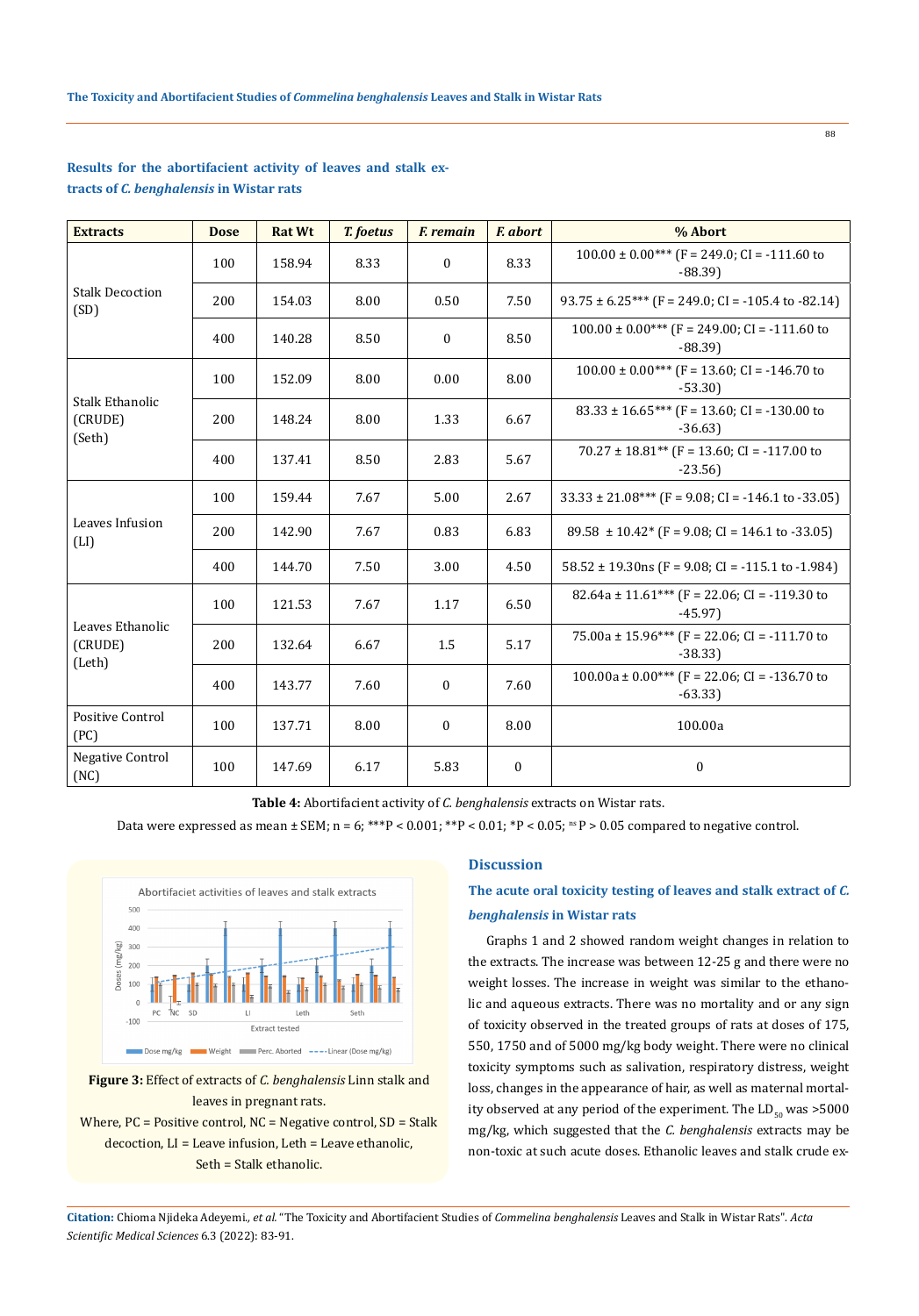tracts also administered to the rats at the limit dose of 5000 mg/kg, caused no signs of toxicity.

Therefore, the herbal extract of *C. benghalensis* Linn is considered to be nontoxic even at such high doses [32].

# **The investigation of the abortifacient activity leaves and stalk extract of** *C. benghalensis* **in Wistar rats**

All the experimental extracts when evaluated for their abortifacient activity, were found to exhibit pregnancy interceptive activity. The percentage aborted of the leaves extracts; infusion and ethanolic ranges from 33.33-85.19% at the dose of 100 mg/kg and 58.52-100.00% at the dose of 400 mg/kg body weight. While percentage aborted in the animals dosed with stalk extracts, decoction and ethanolic at 100 mg/kg showed 100.00%, but at 400mg/kg, Decoction extract showed 100% and higher than ethanolic extract (70.27%). The abortifacient activity results as shown in table 4 reveals that the stalk decoction extract at (lowest and highest doses had 100% activity that was significant when compared to the negative control. There was an evident increase in the number of aborted foetuses and a more potent abortifacient activity with *C. benghalensis* stalk extracts compared to that of the leaves extracts, even though leave extracts also exhibited significant p-values and percentage aborted when compared to the control. The result of stalk extracts corroborates with the findings reported by Dabhadkar and Zade (2012) using *Pityriasis rubra* pods. This is a useful information to guide researchers.

#### **Conclusion**

The LD<sub>50</sub> of the extracts of *C. benghalensis* Linn leaves and stalk respectively, is more than 5000 mg/kg which showed that the extracts are acutely safe.

The increase in the number of aborted foetuses following the administration of the extracts of *C. benghalensis* Linn stalk and leaves is an indication of their possible abortifacient activity. This present work showed that the stalk had the highest abortifacient activity than the leaf.

### **Declarations**

This research paper is part of that approved by the Uganda National Council for Science and Technology (UNCST) with the Registration number SS576ES.

This research also received ethical approval from the Research Ethical Committee of the Mbarara University of Science and Technology, Mbarara, Uganda.

#### **Availability of Data and Materials**

Not applicable.

## **Conflict of Interest**

The authors declare no conflict of interest.

### **Funding**

This paper will be funded according to the APC of journal.

#### **Authors' Contributions**

 CNA conceptualized the study, carried out the experiments, analyzed and evaluated the results, and drafted the paper. The supervision and assistance with the whole project, from design through manuscript review was done by JO and CA. CA was involved in the study's design. Each author contributed to improve the manuscript's quality.

### **Acknowledgment**

This research was supported by the Pharmbiotrac scholarship for master's degree in pharmacy, Mbarara University of Science and Technology, Mbarara, Uganda.

## **Bibliography**

- 1. Bernstein N., *et al*[. "Is it safe to consume traditional medici](https://onlinelibrary.wiley.com/doi/abs/10.1002/ptr.6935)[nal plants during pregnancy?"](https://onlinelibrary.wiley.com/doi/abs/10.1002/ptr.6935) *Phytotherapy Research* 35.4 [\(2019\): 1908-1924.](https://onlinelibrary.wiley.com/doi/abs/10.1002/ptr.6935)
- 2. JU SK., *et al*[. "Indigenous knowledge on medicinal plants used](https://ethnobotanyjournal.org/index.php/era/article/view/1291)  [by ethnic communities of South India".](https://ethnobotanyjournal.org/index.php/era/article/view/1291) *Ethnobotany Research [and Applications](https://ethnobotanyjournal.org/index.php/era/article/view/1291)* 18 (2019): 1-112.
- 3. Shoaib A., *et al*[. "Properties of Ethnomedicinal Plants and](https://doi.org/10.2174/1381612826666201106092021)  [Their Bioactive Compounds: Possible Use for COVID-19 Pre](https://doi.org/10.2174/1381612826666201106092021)vention and Treatment". *[Current Pharmaceutical Design](https://doi.org/10.2174/1381612826666201106092021)* 27.13 [\(2021\): 1579-1587.](https://doi.org/10.2174/1381612826666201106092021)
- 4. [Ahmed T. "Contributions of traditional medicine in health care](http://www.udsspace.uds.edu.gh/handle/123456789/2957)  [delivery system in the west mamprusi municipality" \(2021\).](http://www.udsspace.uds.edu.gh/handle/123456789/2957)
- 5. Lee Y., *et al*[. "Co-pyrolysis for the valorization of food waste](https://doi.org/10.1016/j.jaap.2021.105016)  [and oriental herbal medicine byproduct".](https://doi.org/10.1016/j.jaap.2021.105016) *Journal of Analytical [and Applied Pyrolysis](https://doi.org/10.1016/j.jaap.2021.105016)* 154 (2021): 105016.

**Citation:** Chioma Njideka Adeyemi*., et al.* "The Toxicity and Abortifacient Studies of *Commelina benghalensis* Leaves and Stalk in Wistar Rats". *Acta Scientific Medical Sciences* 6.3 (2022): 83-91.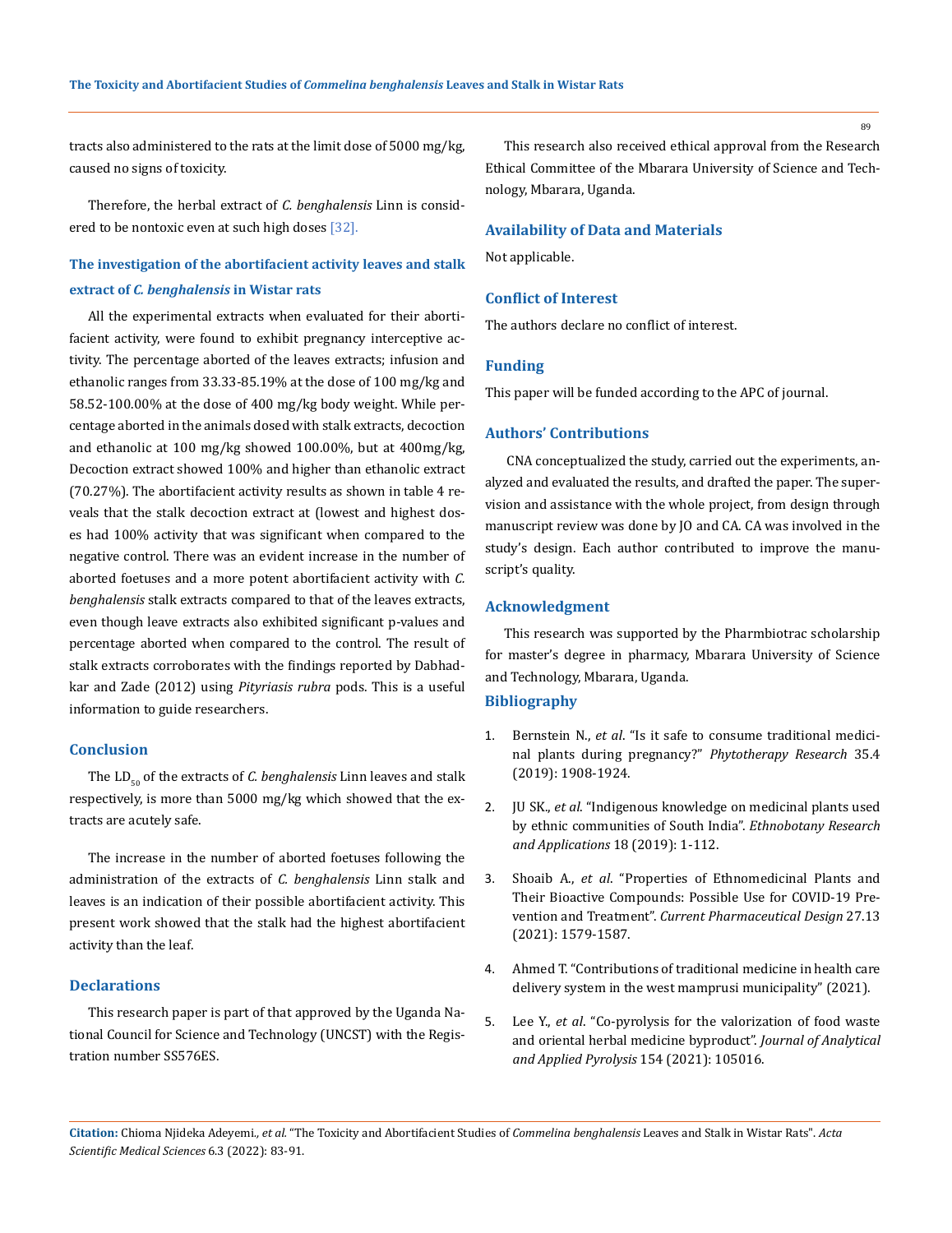- 6. Babigumira JB., *et al*[. "Estimating the costs of induced abortion](https://link.springer.com/article/10.1186/1471-2458-11-904)  [in Uganda: a model-based analysis".](https://link.springer.com/article/10.1186/1471-2458-11-904) *BMC Public Health* 11.1 [\(2011\): 1-9.](https://link.springer.com/article/10.1186/1471-2458-11-904)
- 7. Orlowski MH., *et al*[. "Management of Postabortion Complica](https://doi.org/10.1016/j.annemergmed.2020.09.008)[tions for the Emergency Medicine Clinician".](https://doi.org/10.1016/j.annemergmed.2020.09.008) *Annals of Emer[gency Medicine](https://doi.org/10.1016/j.annemergmed.2020.09.008)* (2020).
- 8. Ishoso DK., *et al*[. "Extent of induced abortions and occurrence](https://doi.org/10.1186/s12978-019-0727-4)  [of complications in Kinshasa, Democratic Republic of the Con](https://doi.org/10.1186/s12978-019-0727-4)go". *[Reproductive Health](https://doi.org/10.1186/s12978-019-0727-4)* 16.1 (2019): 1-8.
- 9. Gupta RC., *et al*[. "Toxicity potential of nutraceuticals".](https://link.springer.com/protocol/10.1007/978-1-4939-7899-1_1) *Compu[tational Toxicology](https://link.springer.com/protocol/10.1007/978-1-4939-7899-1_1)* (2018): 367-394.
- 10. Das B., *et al*[. "Antifertility efficacy of Drynaria quercifolia \(L.\) J.](https://doi.org/10.1016/j.jep.2014.02.047)  [Smith on female Wister albino rats".](https://doi.org/10.1016/j.jep.2014.02.047) *Journal of Ethnopharmacology* [153.2 \(2014\): 424-429.](https://doi.org/10.1016/j.jep.2014.02.047)
- 11. Bhardwaj JK., *et al*[. "Ameliorating effects of natural antioxidant](https://doi.org/10.1007/s43032-020-00312-5)  [compounds on female infertility: a review".](https://doi.org/10.1007/s43032-020-00312-5) *Reproductive Sciences* [28.5 \(2021\): 1227-1256.](https://doi.org/10.1007/s43032-020-00312-5)
- 12. Panter KE., *et al*. "Toxic plants". *[Reproductive and Developmen](https://doi.org/10.1016/B978-0-12-382032-7.10051-7)[tal Toxicology: Elsevier](https://doi.org/10.1016/B978-0-12-382032-7.10051-7)* (2011): 689-705.
- 13. Prasanth S., *et al*[. "Maternal and fetal outcome of placenta pre](https://www.ijogr.org/journal-article-file/2569)[via in a tertiary care institute: a prospective two year study".](https://www.ijogr.org/journal-article-file/2569)  *[Indian Journal of Obstetrics and Gynecology Research](https://www.ijogr.org/journal-article-file/2569)* 3.3 [\(2016\): 274-278.](https://www.ijogr.org/journal-article-file/2569)
- 14. Dey S., *et al*. "Plant-Based Traditional Herbal Contraceptive Use in India: Safety and Regulatory Issues". *Evidence Based Validation of Traditional Medicines: Springer* (2021): 659-675.
- 15. Shrestha J., *et al*[. "Antiovulatory and abortifacient effects of](https://pubmed.ncbi.nlm.nih.gov/21206624/)  [Areca catechu \(betel nut\) in female rats".](https://pubmed.ncbi.nlm.nih.gov/21206624/) *Indian Journal of Pharmacology* [42.5 \(2010\): 306.](https://pubmed.ncbi.nlm.nih.gov/21206624/)
- 16. Doolabh K., *et al*. "Micromorphology, Ultrastructure and Histochemistry of Commelina benghalensis L. Leaves and Stems". *Plants* 10.3 (2021): 512.
- 17. Maharjan R., *et al*[. "Ethnobotanical uses of home garden spe](https://doi.org/10.3390/plants10030512)[cies around Lalitpur district, Nepal".](https://doi.org/10.3390/plants10030512) *Asian Journal of Pharmacognosy* [4.2 \(2021\): 10-22.](https://doi.org/10.3390/plants10030512)
- 18. Gumisiriza H., *et al*[. "Medicinal plant species used by local](https://doi.org/10.1016/j.jep.2019.111926)  [communities around queen elizabeth national park, mara](https://doi.org/10.1016/j.jep.2019.111926)[magambo central forest reserve and ihimbo central forest re](https://doi.org/10.1016/j.jep.2019.111926)serve, south western Uganda". *[Journal of Ethnopharmacology](https://doi.org/10.1016/j.jep.2019.111926)* [239 \(2019\): 111926.](https://doi.org/10.1016/j.jep.2019.111926)
- 19. Bussmann RW., *et al*[. "Commelina africana L. Commelina ben](https://doi.org/10.1007/978-3-319-77086-4_47-1)ghalensis L. C ommelinaceae". *[Ethnobotany of the Mountain](https://doi.org/10.1007/978-3-319-77086-4_47-1)  [Regions of Africa](https://doi.org/10.1007/978-3-319-77086-4_47-1)* (2020): 1-9.
- 20. Singh B., *et al*[. "Indigenous Plant Knowledge for Human Health](https://www.researchgate.net/publication/344598048_Indigenous_Plant_Knowledge_for_Human_Health_Care_from_Jasrota_Wildlife_Sanctuary_Western_Himalaya_India)  [Care from Jasrota Wildlife Sanctuary \(Western Himalaya\), In](https://www.researchgate.net/publication/344598048_Indigenous_Plant_Knowledge_for_Human_Health_Care_from_Jasrota_Wildlife_Sanctuary_Western_Himalaya_India)dia". *[Botanical Leads for Drug Discovery: Springer](https://www.researchgate.net/publication/344598048_Indigenous_Plant_Knowledge_for_Human_Health_Care_from_Jasrota_Wildlife_Sanctuary_Western_Himalaya_India)* (2020): 363- [387.](https://www.researchgate.net/publication/344598048_Indigenous_Plant_Knowledge_for_Human_Health_Care_from_Jasrota_Wildlife_Sanctuary_Western_Himalaya_India)
- 21. [El-Hamid A and El Bous M. "The Invasive Species Commelina](https://cat.journals.ekb.eg/article_28585.html)  [benghalensis L.: A Step Towards The Biological Flora of Egypt".](https://cat.journals.ekb.eg/article_28585.html)  *[Catrina: The International Journal of Environmental Sciences](https://cat.journals.ekb.eg/article_28585.html)* [18.1 \(2021\): 7-23.](https://cat.journals.ekb.eg/article_28585.html)
- 22. Popinchalk A., *et al*[. "The state of global abortion data: an](http://dx.doi.org/10.1136/bmjsrh-2021-201109)  overview and call to action". *[British Medical Journal Publishing](http://dx.doi.org/10.1136/bmjsrh-2021-201109)  Group* [\(2021\).](http://dx.doi.org/10.1136/bmjsrh-2021-201109)
- 23. Keogh LA., *et al*[. "Estimating the abortion rate in Australia](https://www.mja.com.au/system/files/issues/215_08/mja251217.pdf)  [from National Hospital Morbidity and Pharmaceutical Ben](https://www.mja.com.au/system/files/issues/215_08/mja251217.pdf)efits Scheme data". *[The Medical Journal of Australia](https://www.mja.com.au/system/files/issues/215_08/mja251217.pdf)* 215.8 [\(2021\): n/a-n/a.](https://www.mja.com.au/system/files/issues/215_08/mja251217.pdf)
- 24. Juma K., *et al*[. "Protocol for a scoping review of research](https://doi.org/10.1371/journal.pone.0254818)  [on abortion in sub-Saharan Africa".](https://doi.org/10.1371/journal.pone.0254818) *PloS one* 16.7 (2021): [e0254818.](https://doi.org/10.1371/journal.pone.0254818)
- 25. Zhang Y., *et al*[. "Chemical Fingerprint Analysis and Ultra-per](https://www.frontiersin.org/articles/10.3389/fphar.2020.578217/full)[formance Liquid Chromatography Quadrupole Time-Of-Flight](https://www.frontiersin.org/articles/10.3389/fphar.2020.578217/full)  [Mass Spectrometry-Based Metabolomics Study of the Protec](https://www.frontiersin.org/articles/10.3389/fphar.2020.578217/full)[tive Effect of Buxue Yimu Granule in Medical-Induced Incom](https://www.frontiersin.org/articles/10.3389/fphar.2020.578217/full)plete Abortion Rats". *[Frontiers in Pharmacology](https://www.frontiersin.org/articles/10.3389/fphar.2020.578217/full)* 11 (2020).
- 26. Schmidt-Hansen M., *et al*[. "Simultaneous compared to interval](http://orcid.org/0000-0002-4503-6870)  [administration of mifepristone and misoprostol for medical](http://orcid.org/0000-0002-4503-6870)  [abortion up to 10+ 0 weeks' gestation: a systematic review](http://orcid.org/0000-0002-4503-6870)  with meta-analyses". *[BMJ Sexual and Reproductive Health](http://orcid.org/0000-0002-4503-6870)* 46.4 [\(2020\): 270-278.](http://orcid.org/0000-0002-4503-6870)
- 27. Alam B., *et al*[. "Women's voices and medical abortions: A re](https://doi.org/10.1016/j.ejogrb.2020.04.003)view of the literature". *[European Journal of Obstetrics and Gy](https://doi.org/10.1016/j.ejogrb.2020.04.003)[necology and Reproductive Biology](https://doi.org/10.1016/j.ejogrb.2020.04.003)* 249 (2020): 21-31.
- 28. Dzuba IG., *et al*[. "A non-inferiority study of outpatient mifepris](https://doi.org/10.1016/j.contraception.2020.01.009)[tone-misoprostol medical abortion at 64–70 days and 71–77](https://doi.org/10.1016/j.contraception.2020.01.009)  days of gestation". *Contraception* [101.5 \(2020\): 302-308.](https://doi.org/10.1016/j.contraception.2020.01.009)
- 29. Okagu IU., *et al*[. "Trado-Medical uses, Chemical Constituents](https://ps.tbzmed.ac.ir/Inpress/ps-34095.pdf)  [and Biological Activities of Newbouldia laevis \(Bignoniaceae\):](https://ps.tbzmed.ac.ir/Inpress/ps-34095.pdf)  A Review". *[Pharmaceutical Sciences](https://ps.tbzmed.ac.ir/Inpress/ps-34095.pdf)* (2021).

**Citation:** Chioma Njideka Adeyemi*., et al.* "The Toxicity and Abortifacient Studies of *Commelina benghalensis* Leaves and Stalk in Wistar Rats". *Acta Scientific Medical Sciences* 6.3 (2022): 83-91.